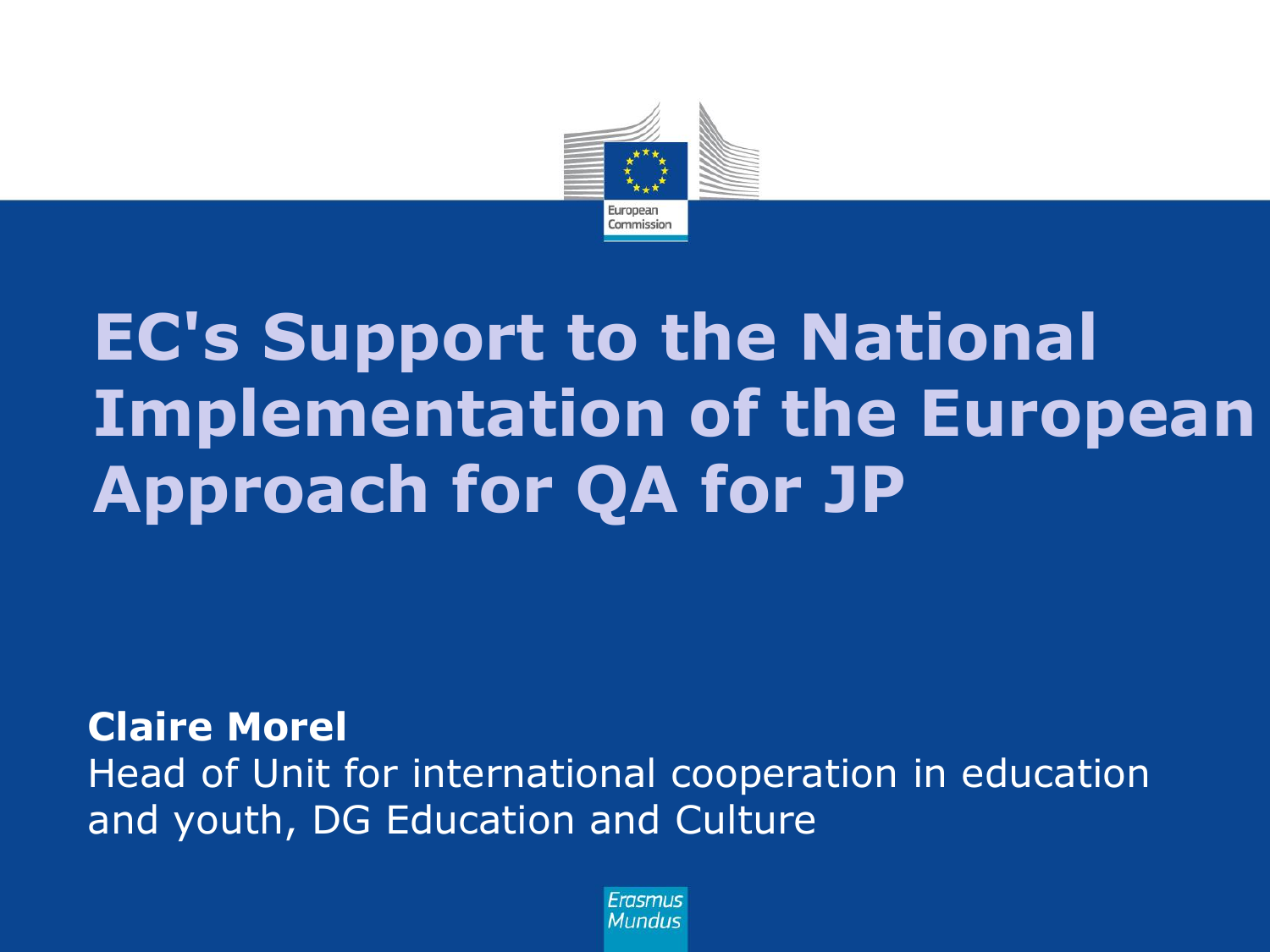

### **European Approach reflected in Erasmus Mundus Joint Master Degrees**

Elements of the European Approach requested in EM Joint Masters eligibility conditions & award criteria:

- Importance of 'jointness'
- Recognition of HEIs by relevant national authorities
- Cooperation agreement
- ECTS
- Student support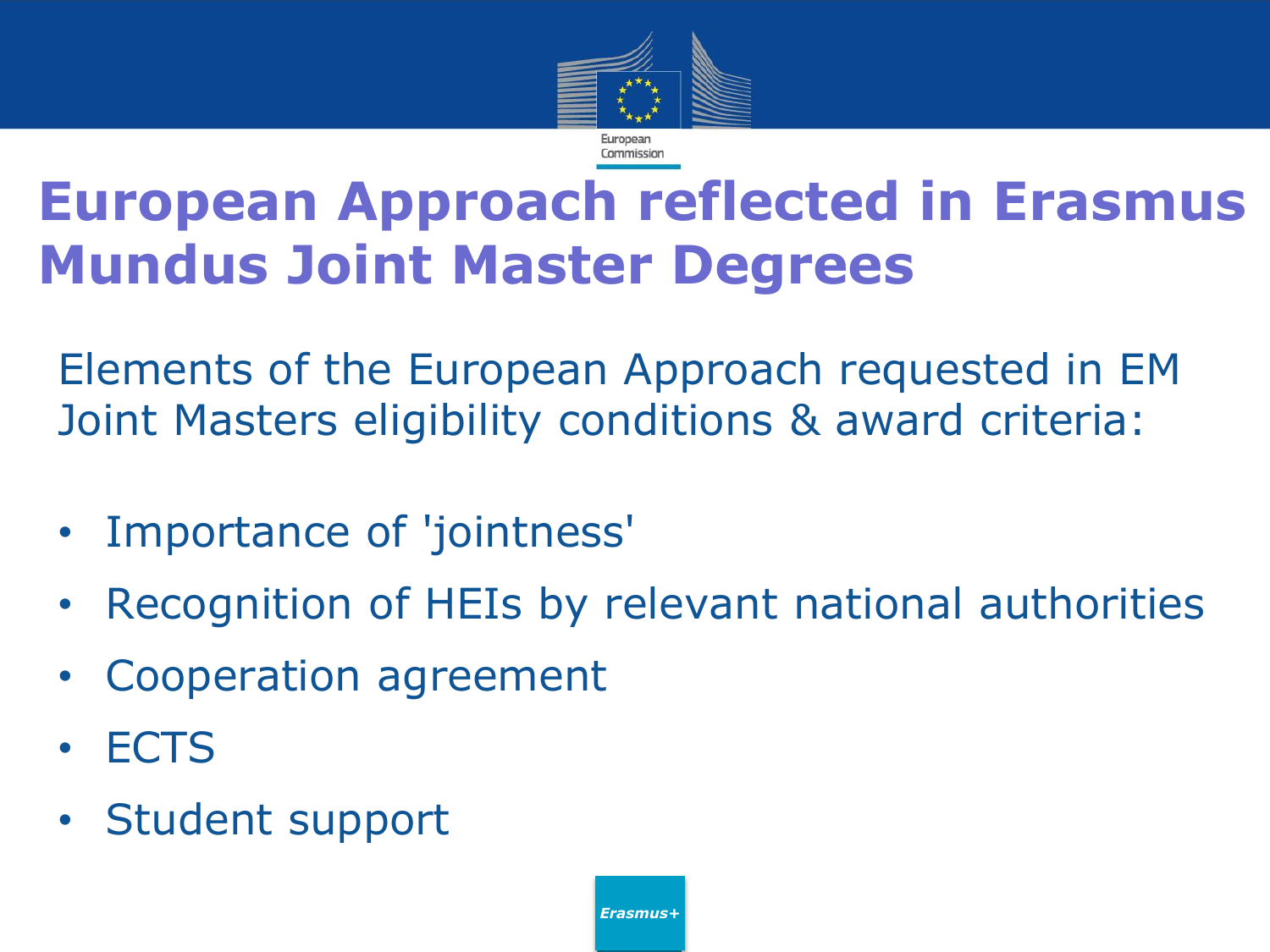

## **QA & assessment of Erasmus Mundus Joint Masters**

| <b>Internal QA feedback</b>                            | <b>External QA feedback</b>          |  |
|--------------------------------------------------------|--------------------------------------|--|
| • Advisory boards including<br>student representatives | • External experts (all<br>aspects)  |  |
| • Student/scholar satisfaction<br><b>SUrveys</b>       | • National accreditation<br>agencies |  |
| • Student/scholar complaints                           | • World of work                      |  |

#### **All EM Joint Masters QA criteria are in line with European Approach**

*Erasmus+*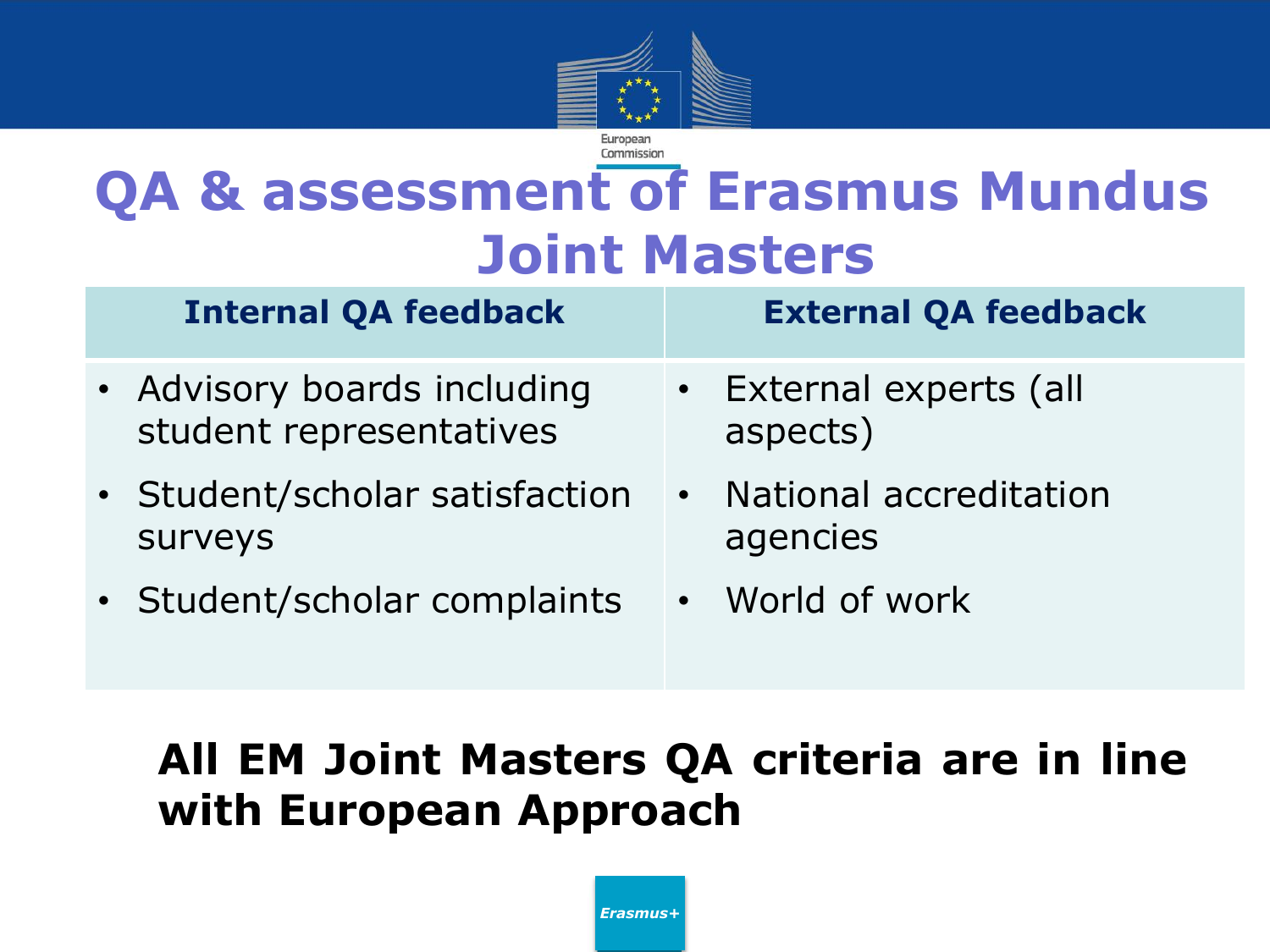

### **Inclusion of Erasmus Mundus Joint Masters' students in QA**

- The EMA Course Quality Advisory Board
- Students involved in monitoring visits
- Students' voice as a qualitative indicator



*Erasmus+*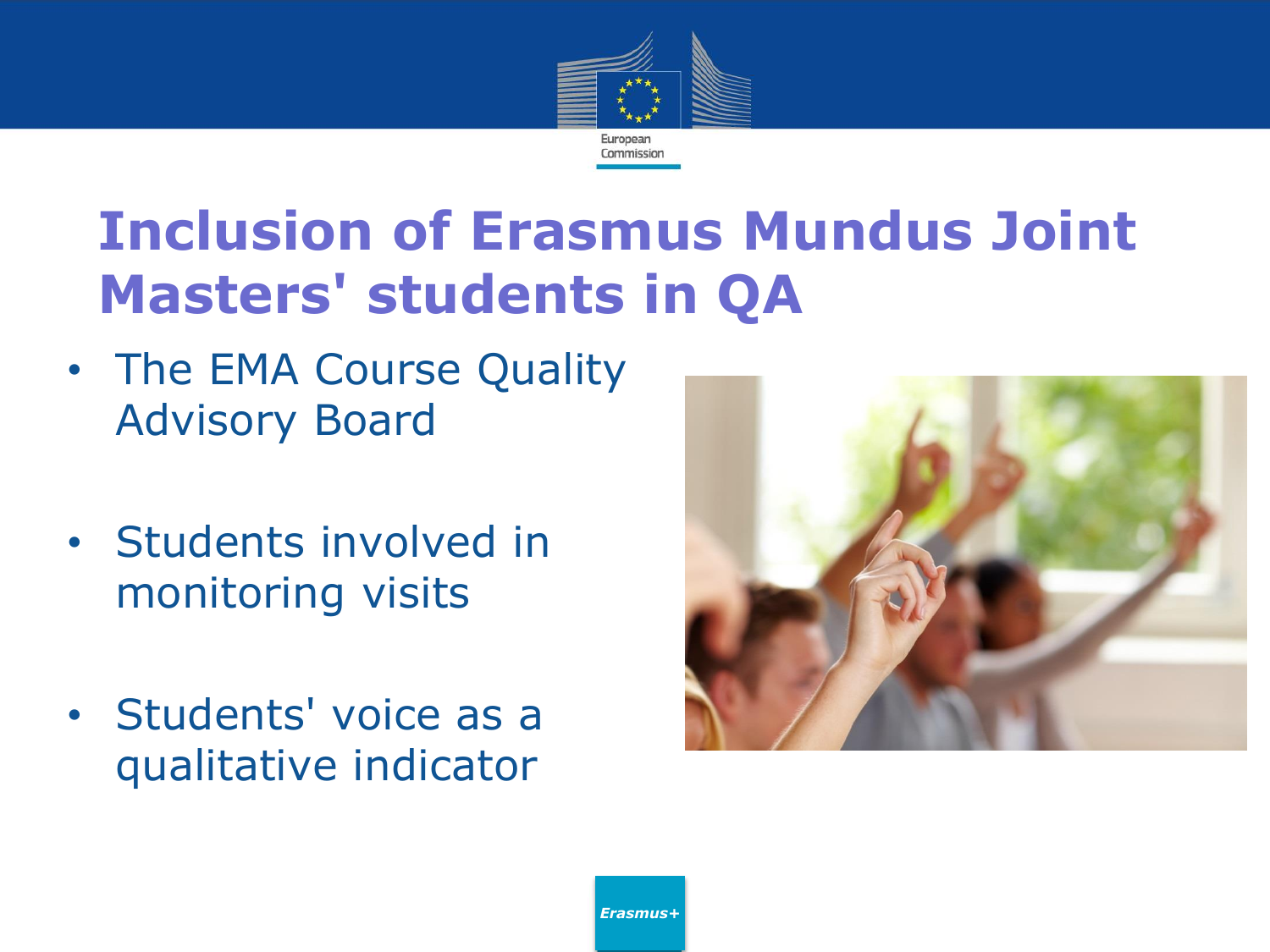

### **Share QA information**

• Share EM Joint Master Degree assessment & monitoring information with stakeholders, such as QA agencies

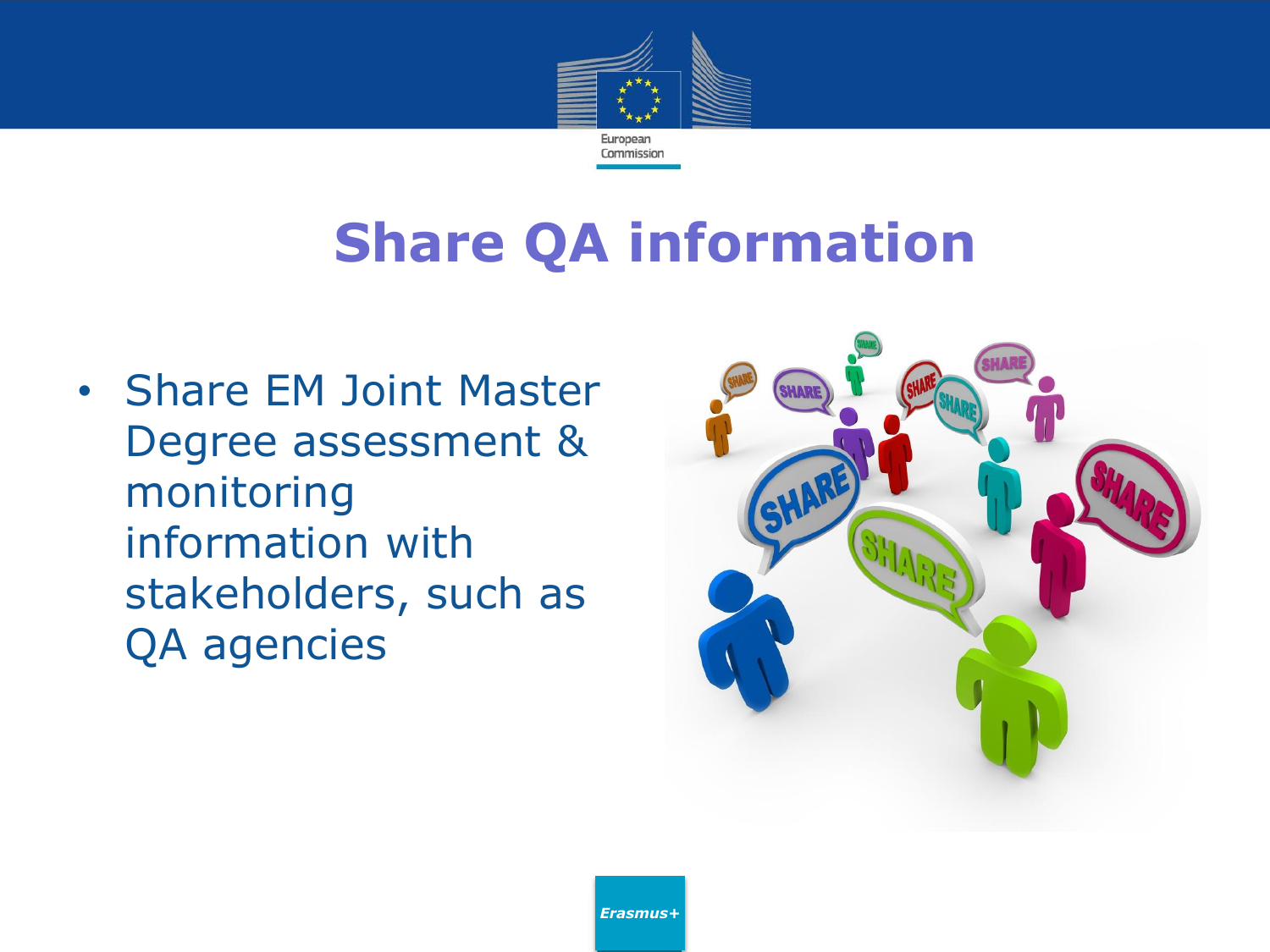

### **Support for European Approach in EM Joint Masters' applications**



#### **Proposals:**

- Underline importance of European Approach in Erasmus+ guide
- Refer to European Approach in the handbook for selected projects
- Include European Approach in FAQ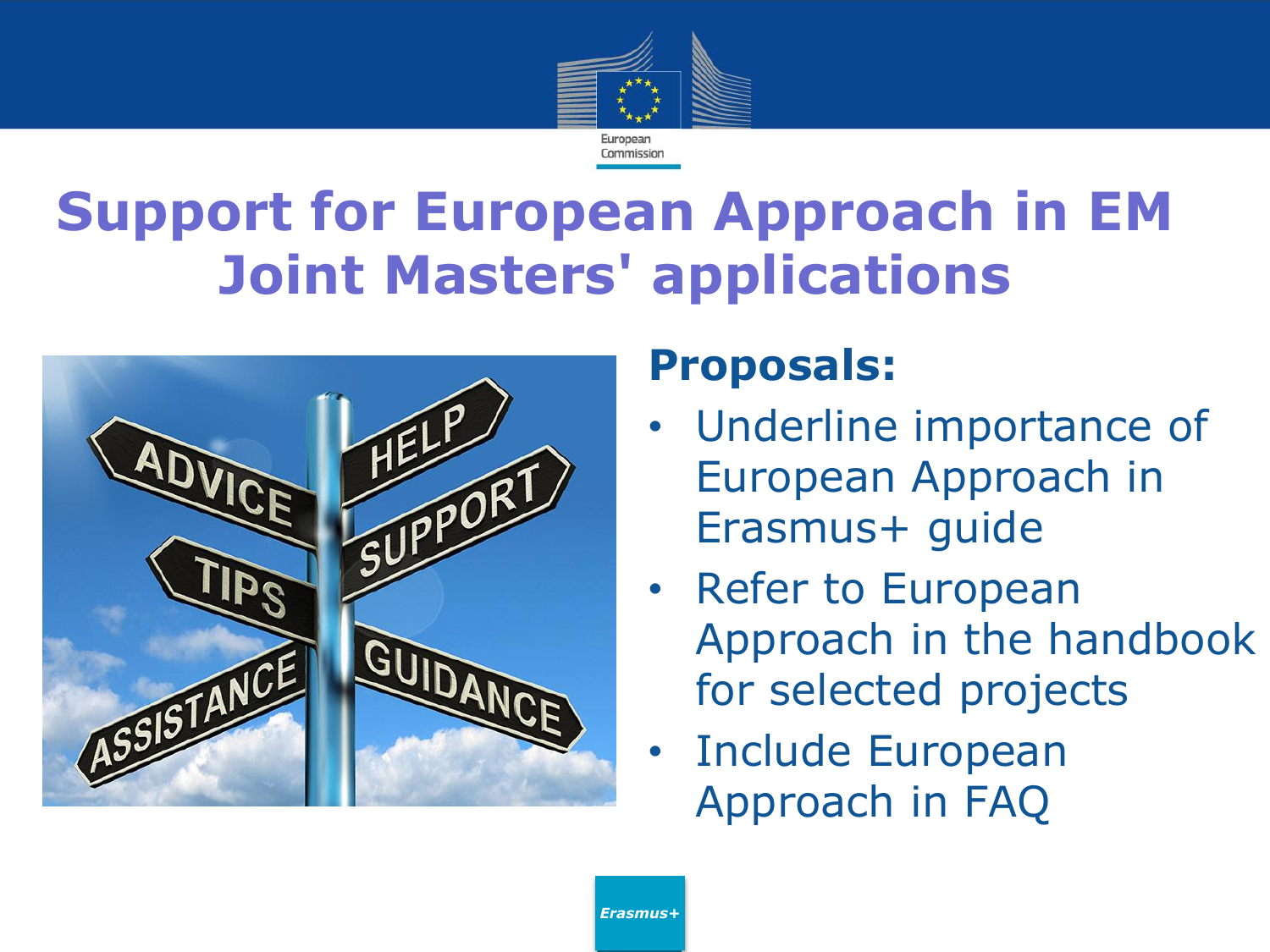

### **European policy experimentation**

*Erasmus+*

- Encourage applications for **Erasmus+ KA3 funds** for Policy Reform
- Led by public authorities to experiment policy implementation through field trials in several countries based on sound evaluation methods.
- Funds can be used to support the European Approach for QA of JP
- Deadline to apply for funds: 17 February 2016



Generic?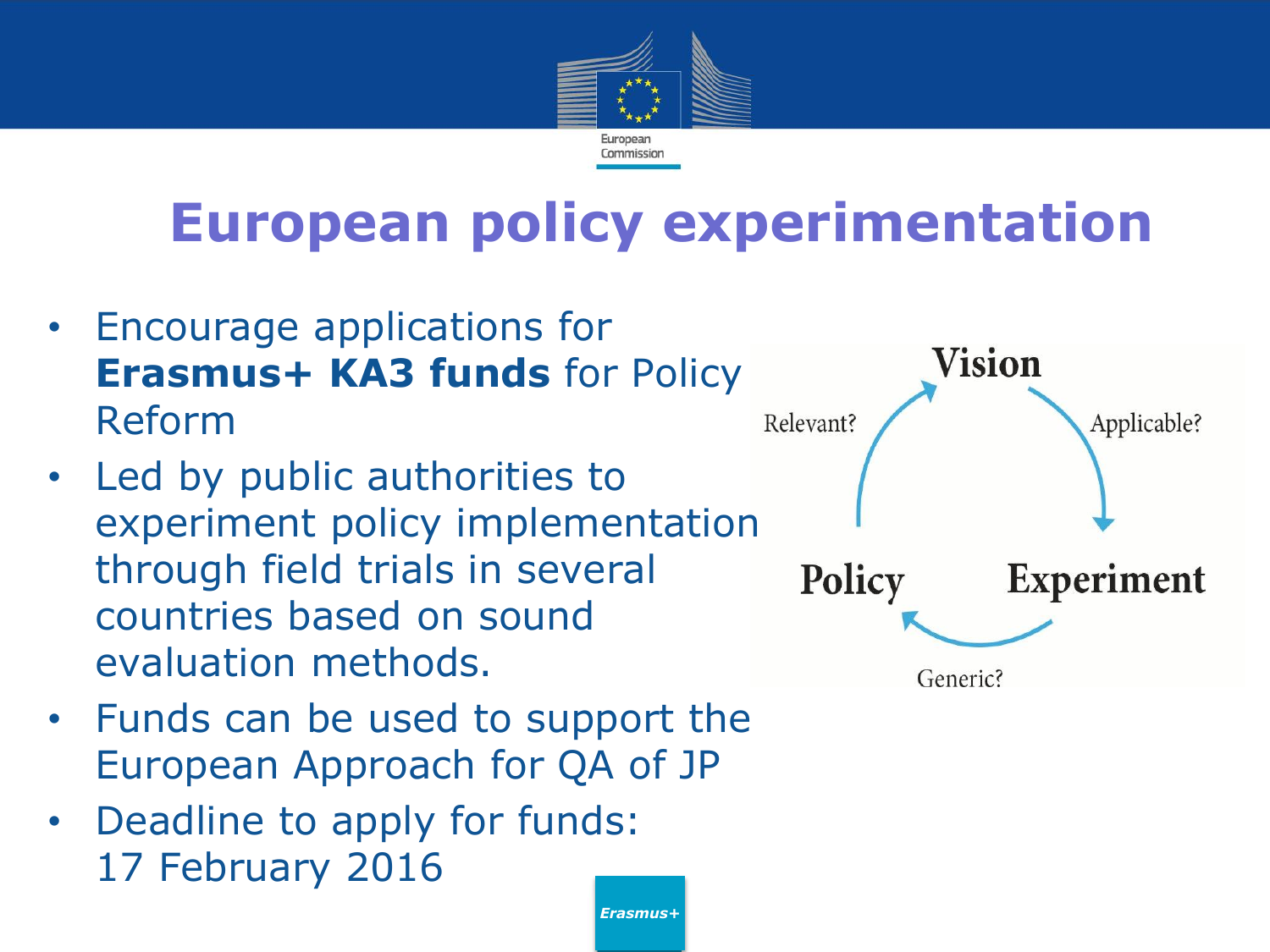![](_page_7_Picture_0.jpeg)

### **Organisation of stakeholder meeting**

![](_page_7_Picture_2.jpeg)

#### **Proposal:**

- Organise a meeting between different QA agencies to share good practices
- Raise awareness about national difficulties
- Support from ENQA & EQAR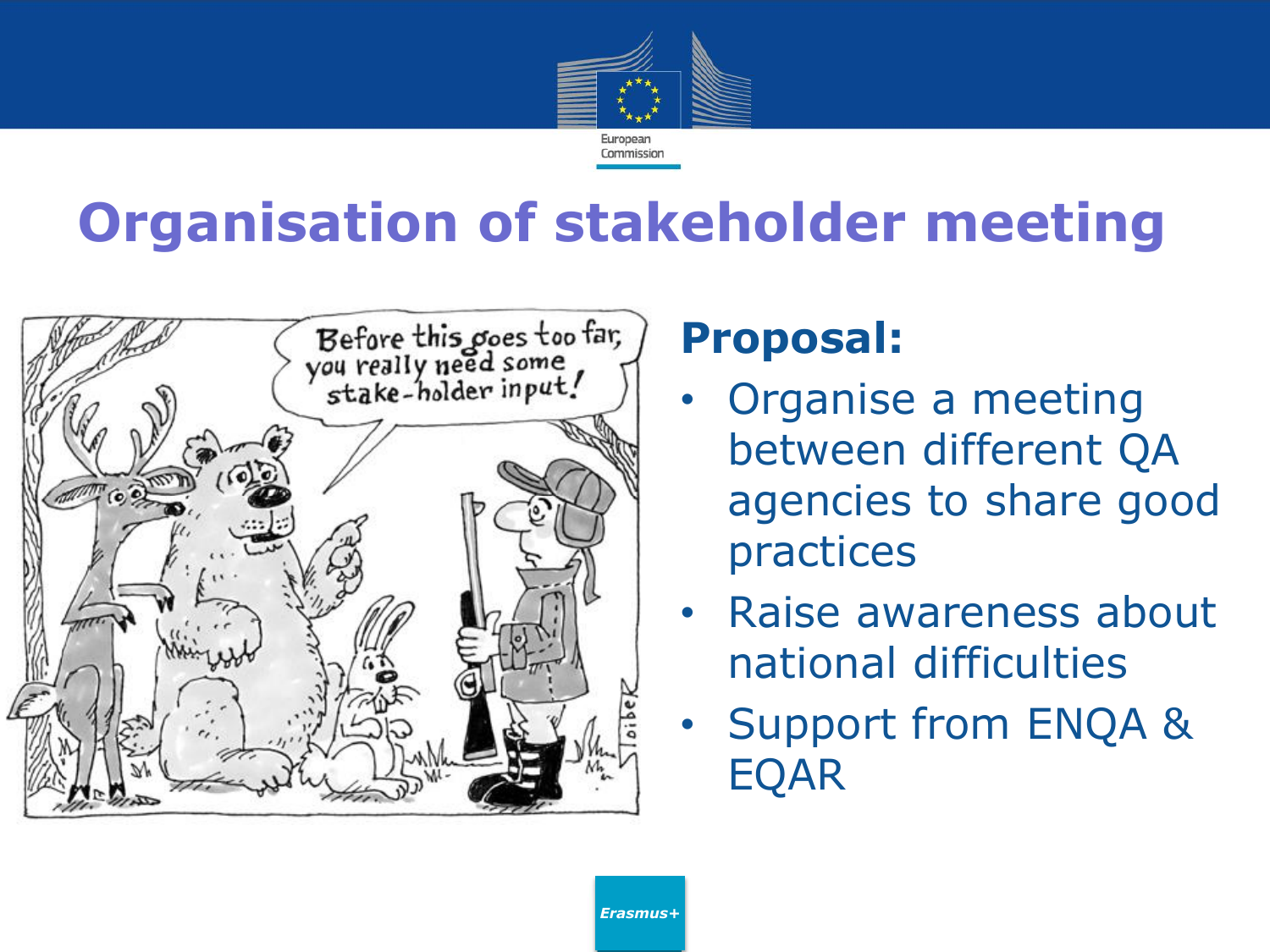![](_page_8_Picture_0.jpeg)

#### **Raise awareness**

- Emphasise the importance of the European Approach towards policy-makers
- Promote the European Approach at EM Joint Master Degrees info days, grant holders meetings & monitoring visits
- Include information on the European Approach on all EM Joint Masters' websites

![](_page_8_Picture_5.jpeg)